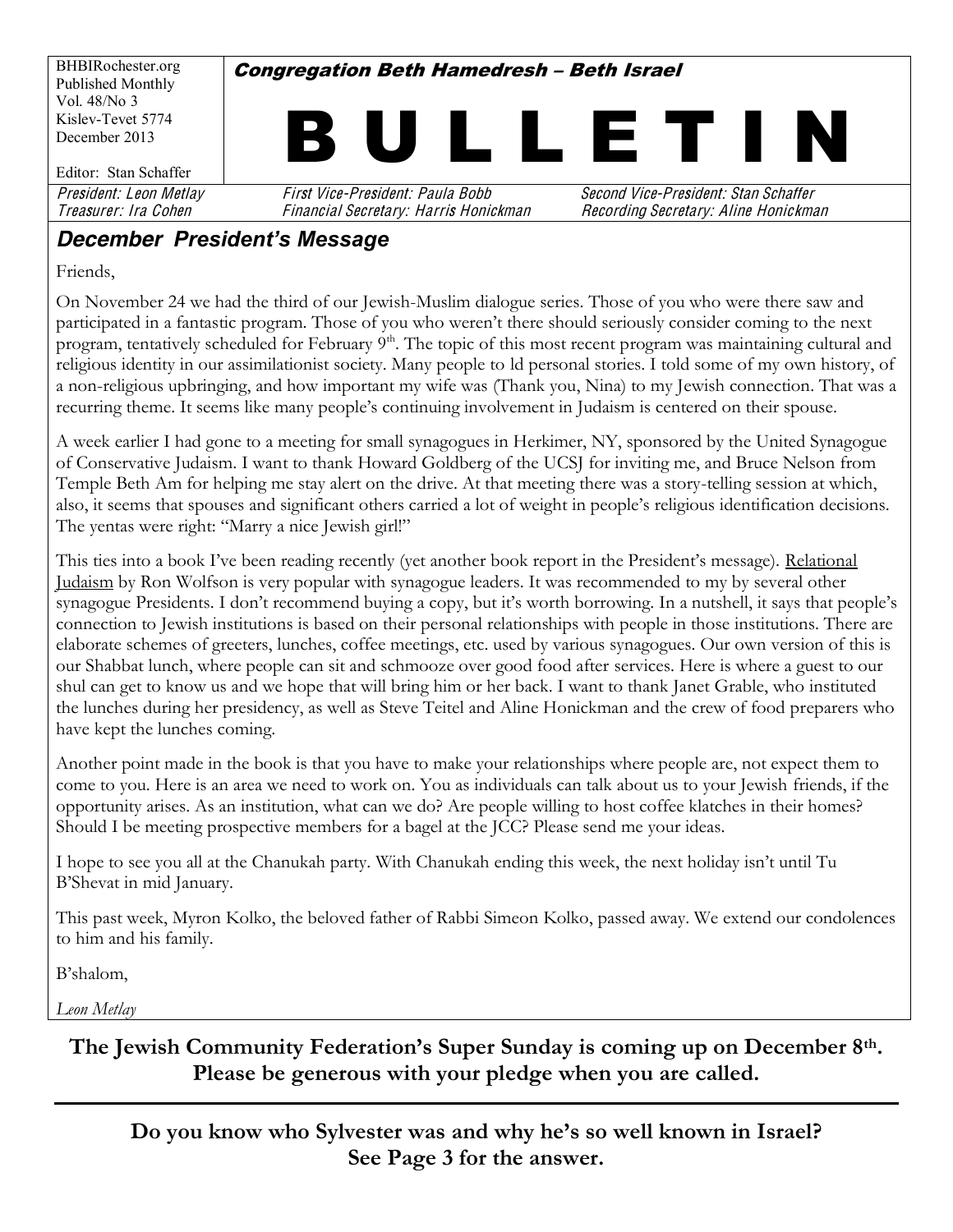# BHBI C A L ENDAR O F E V ENTS **±** DE C E MBER 2013

| Sunday    | Dec 1  | 9:00 AM | Service, Breakfast and Discussion                                                        |  |  |  |  |
|-----------|--------|---------|------------------------------------------------------------------------------------------|--|--|--|--|
| Friday    | Dec 6  | 7:00 PM | Shabbat Evening Service at Heather Heights in Pittsford<br>Light candles at 4:16 PM      |  |  |  |  |
| Saturday  | Dec 7  | 9:30 AM | <b>Shabbat Morning Service</b><br>Torah: Vayigash                                        |  |  |  |  |
| Sunday    | Dec 8  | 9:00 AM | Service, Breakfast and Discussion                                                        |  |  |  |  |
| Monday    | Dec 9  | 7:30 PM | Monthly Meeting of the BHBI Board of Trustees                                            |  |  |  |  |
| Friday    | Dec 13 | 7:00 PM | Joint Shabbat Evening Service with Temple Beth Am at Beth Am<br>Light candles at 4:17 PM |  |  |  |  |
| Saturday  | Dec 14 | 9:30 AM | Joint Shabbat Morning Service with Temple Beth Am at BHBI<br>Torah: Vayechi              |  |  |  |  |
| Sunday    | Dec 15 | 9:00 AM | Service, Breakfast and Discussion                                                        |  |  |  |  |
| Wednesday | Dec 18 | 7:30 PM | Small Conservative Shul Collaborative Torah Study at BHBI                                |  |  |  |  |
| Friday    | Dec 20 | 7:00 PM | <b>Shabbat Evening Service</b><br>Light candles at 4:19 PM                               |  |  |  |  |
| Saturday  | Dec 21 | 9:30 AM | Torah: Shemot<br><b>Shabbat Morning Service</b>                                          |  |  |  |  |
| Sunday    | Dec 22 | 9:00 AM | Service, Breakfast and Discussion                                                        |  |  |  |  |
| Friday    | Dec 27 | 7:00 PM | Shabbat Evening Service<br>Light candles at 4:23 PM                                      |  |  |  |  |
| Saturday  | Dec 28 | 9:30 AM | Torah: Vaeirah<br><b>Shabbat Morning Service</b><br>Blessing of the New Month            |  |  |  |  |
| Sunday    | Dec 29 | 9:00 AM | Service, Breakfast and Discussion                                                        |  |  |  |  |
|           |        |         |                                                                                          |  |  |  |  |

#### **FREE 3-MONTH TRIAL MEMBERSHIP FOR FIRST-TIME NEW MEMBERS**

Let your friends know about BHBI's special free 3 month trial membership (available to prospective first-time new members only). Have them contact BHBI at 244-2060 or [BHBIRochester@gmail.com](mailto:BHBIRochester@gmail.com) and we will be happy to give them information about BHBI and this great offer!!

#### **BHBI WEBSITE**

Have you checked out the BHBI web site lately? If you haven't there is a lot that you're missing. The web site at [www.BHBIRochester.org](http://www.bhbirochester.org/) provides information about many aspects of our congregation, lists the BHBI calendar, has electronic versions of this and previous bulletins going back several years, has an extensive history of our congregation along with historic photos, includes photos from several BHBI dinners, picnics and other special events, and has the unique Adon Olam Songbook with information on over 100 melodies for Adon Olam.

# **SMALL CONSERVATIVE SHUL COLLABORATIVE TORAH STUDY**

Our next Small Conservative Shul Collaborative Torah study session will take place at BHBI on Wednesday, December 18<sup>th</sup> at 7:30 p.m. Everyone is welcome.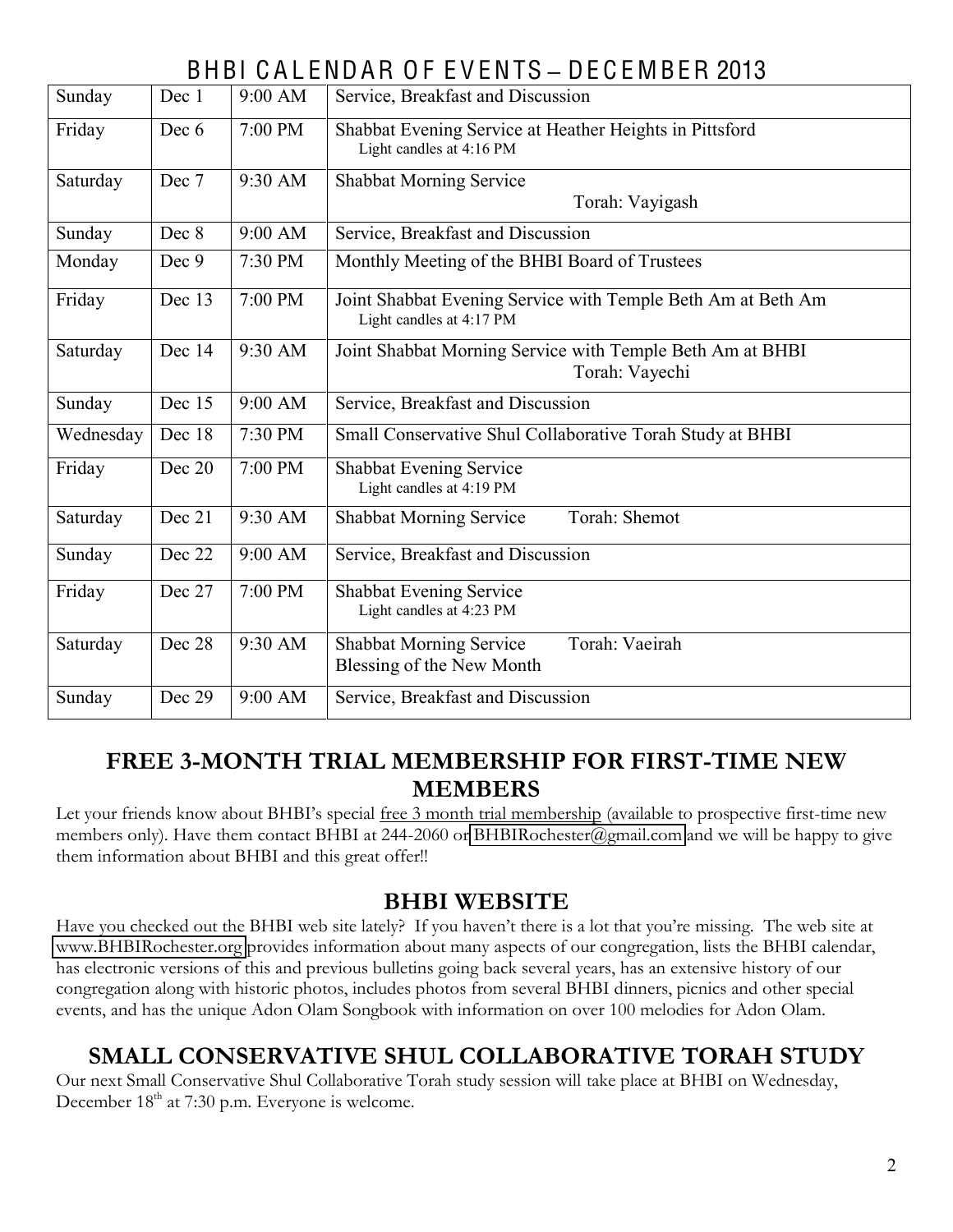## **DONATIONS THANK YOU FOR YOUR GENEROSITY!**

#### **GENERAL FUND**

In memory of Nathan Goldberg *Phil and Annette Garver*

## **HIGH HOLY DAY APPEAL**

*Joseph Yudelson*

# **THANK YOU TO OUR KIDDUSH SPONSORS FOR THE MONTH OF NOVEMBER**

November 2 Phil and Annette Garver

- November 9 Steve and Ruth Teitel in memory of Steve's mother, Eleanor Teitel Katharine Metlay in memory of her mother, Fannie Titof November 16 Harris and Aline Honickman in celebration of their 25<sup>th</sup> wedding anniversary Leon Metlay and Nina Klionsky in honor of the birthdays of their nieces Beth Metlay and Robyn and Katharine Carney
- November 23 Beth Metlay, Robyn, Katharine and Maxine Carney in honor of Leon Metlay's birthday

#### **CONDOLENCES**

Condolences to Rabbi Simeon Kolko and family on the sudden passing of his father, Myron (Mike) Kolko.

## **GOODSEARCH.COM**

Goodsearch.com is an on-line internet search program that pays non-profit organizations like BHBI a fee every time someone uses their search service. Go to [www.goodsearch.com,](http://www.goodsearch.com/) enter the search term that you want and put in BHBI on the line where it says Who Do You Goodsearch For? BHBI will benefit from each search you make!

# **BRIGHTON FOOD CUPBOARD**

The Brighton Food Cupboard is very low on breakfast cereal, pasta and tuna. Please consider donating to them. There is a box in the BHBI lobby where you can drop off your donation or you can drop food items off at either the Brighton Board on Education Building or at the former Brookside School in Brighton.

# **EVENTS IN THE COMMUNITY**

**Sunday, December 8 – Super Sunday** volunteers are needed. Join in at the Federation to call donors to raise money for the annual UJA Federation Campaign. Teen shift is from 3-5:30 including training and food. Volunteers can register online at [http:/ /www.jewishrochester.org](http://www.jewishrochester.org/page.aspx?id=265865) or by calling the Federation at 461-0490.

# **WHY DO ISRAELIS CALL THE SECULAR NEW YEAR SYLVESTER?**

The slang term for New Years (Dec 31-Jan 1) celebrations in Israel is "*Sylvester*". This term for New Year's night celebrations was the name of the "saint" and Roman Pope who reigned during the Council of Nicaea (325 C.E.). The year before the Council of Nicaea convened, Sylvester convinced Constantine to prohibit Jews from living in Jerusalem. At the Council of Nicaea, Sylvester arranged for the passage of a host of viciously anti-Semitic legislation. All Catholic "saints" are awarded a day on which Christians celebrate and pay tribute to that saint's memory. December 31 is Saint Sylvester Day - hence celebrations on the night of December 31 are dedicated to Sylvester's memory. But why do Israelis use the term? People who immigrated to Israel from western countries still wanted to celebrate the secular New Year like they did previously, but could not say that they were celebrating the New Year so they instead used the Catholic name of the day, Sylvester. That's why Jews in Israel refer to the event by the name of an anti-Semitic Catholic saint.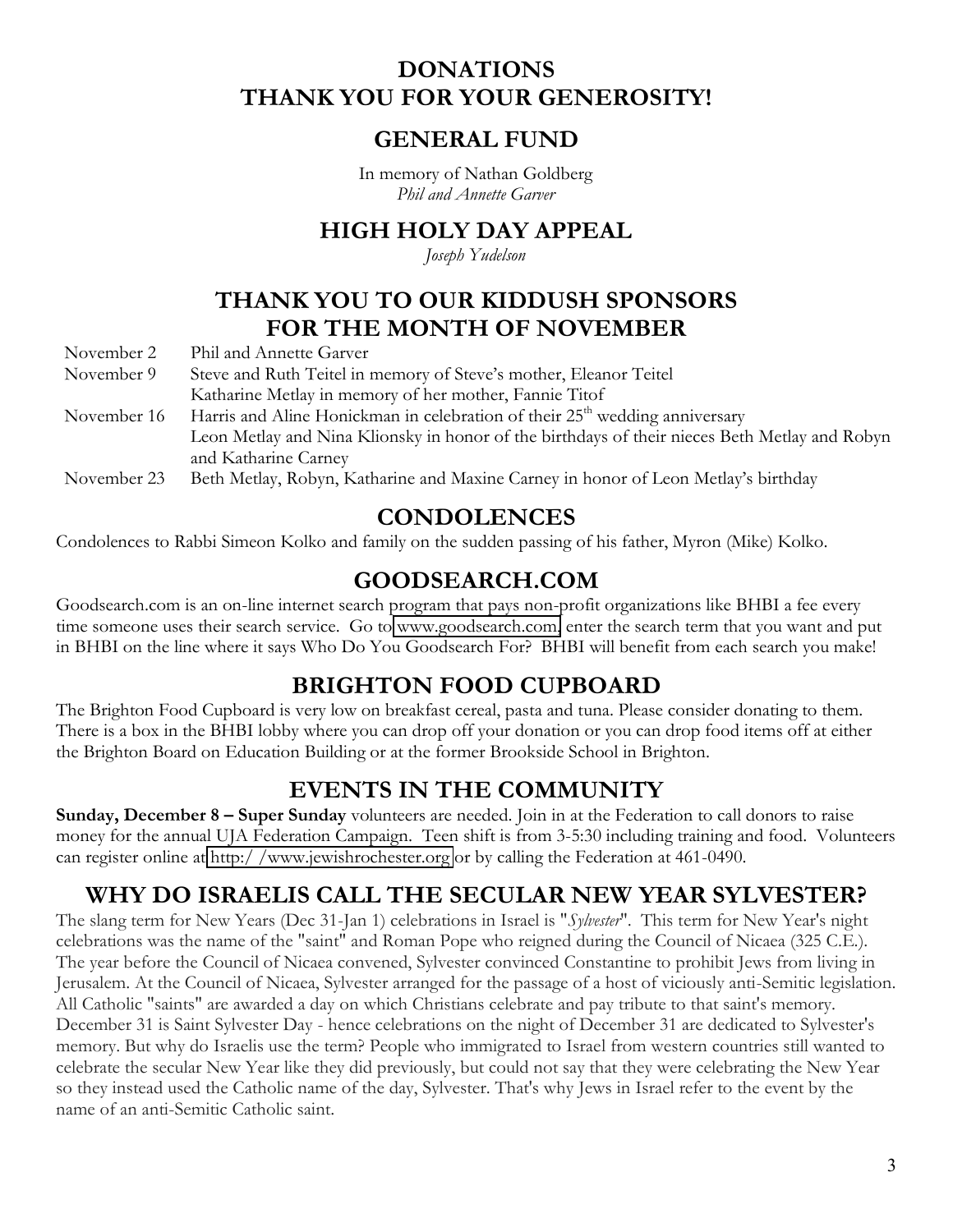# **YAHRZEITS**

At the following Shabbat Services, we will read the names of our late loved ones whose Yahrzeits will occur on that Shabbat or during the following week.

| December 6-7           | Tevet | December 13-14    | Tevet | December 20-21         | Tevet | December 27-28       | Tevet -<br>Shevat |
|------------------------|-------|-------------------|-------|------------------------|-------|----------------------|-------------------|
| Morton Fink*           | 4     | Maurice Bloom*    | 11    | Louis Bernstein*       | 18    | Samuel Meilstein*    | 26                |
| Belle Lipsky           | 4     | Manuel Miller*    | 11    | Carl Kleinstein*       | 18    | Ida Boyarsky         | 27                |
| Abraham Weinstein*     | 4     | Gloria Taxon      | 11    | Rose Needler*          | 18    | Philip Hershkowitz*  | 27                |
| Abraham Stolnitz*      |       | Sadie Aberman*    | 12    | Estelle Hirsch*        | 19    | Jack Glazer          | 28                |
| Barbara Bertman*       | 6     | Sol Lazarus*      | 12    | Shie Schnidman*        | 19    | Joe Lazarus*         | 28                |
| Sigmund Traub*         | 6     | Fannie Osband*    | 13    | Anna Buff <sup>*</sup> | 21    | Jean Spencer         |                   |
| Meriam Jossem*         |       | Celia Suskind*    | 14    | Benjamin Dvorkin*      | 21    | Morris Weinstein*    |                   |
| David Goodman*         | 8     | Dora Rogovin*     | 15    | Goldie Simon*          | 23    |                      |                   |
| Selma Kauffman Lansky* | 9     | Nathan Goldberg   | 16    | Leah Keyfetz*          | 24    |                      |                   |
| William Silverman*     | 10    | Fannie Sablowsky* | 17    | Joseph Morris*         | 24    | *Denotes name        |                   |
|                        |       | Philip Sanzel*    | 17    | Esther Sanzel*         | 24    | memorialized on      |                   |
|                        |       | Joseph Schiff*    | 17    |                        |       | <b>BHBI</b> Memorial |                   |
|                        |       | Hannah Senzel*    | 17    |                        |       | Plaque               |                   |

We pray that our mourners will be comforted among all the mourners of Zion and Jerusalem and that the memory of the deceased continues to be a blessing to all who knew them.



So far our *TOPS* Gift Card fundraiser has been quite successful. Remember, *TOPS* Gift Cards are now available through BHBI in \$50 denominations. To purchase *TOPS* Gift Cards, contact Stan Schaffer at 473-8072 or by e-mail at stanschaffe[r@fronti](mailto:stanschaffer@frontiernet.net)ernet.net

# **MEMORIAL PLAQUES**

You can also memorialize a friend or loved one on a BHBI memorial plaque. Our memorial plaques are very reasonably priced. For more information, contact Stan Schaffer at 473-8072 or [stanschaffer@frontiernet.net](mailto:stanschaffer@frontiernet.net)

# **MAKE YOUR PURCHASES AT AMAZON.COM AND SUPPORT BHBI AT THE SAME TIME!**

Why not contribute to BHBI while making on-line purchases? It's easy to make purchases on-line at Amazon.com and support BHBI financially at the same time. Just go to the BHBI web page at [www.BHBIRochester.org](http://www.bhbirochester.org/) and click on the Amazon.com link. Each time you make a purchase after linking to Amazon.com from our web page, BHBI gets a percentage of the purchase price. The more you buy in this way, the more BHBI makes!

## **AD SPONSORS**

We are always looking for additional businesses that are interested in placing an ad in the BHBI Bulletin. If you know of someone whose business or company may be interested, contact Stan Schaffer at 473-8072 or by e-mail at [stanschaffer@frontiernet.net](mailto:stanschaffer@frontiernet.net)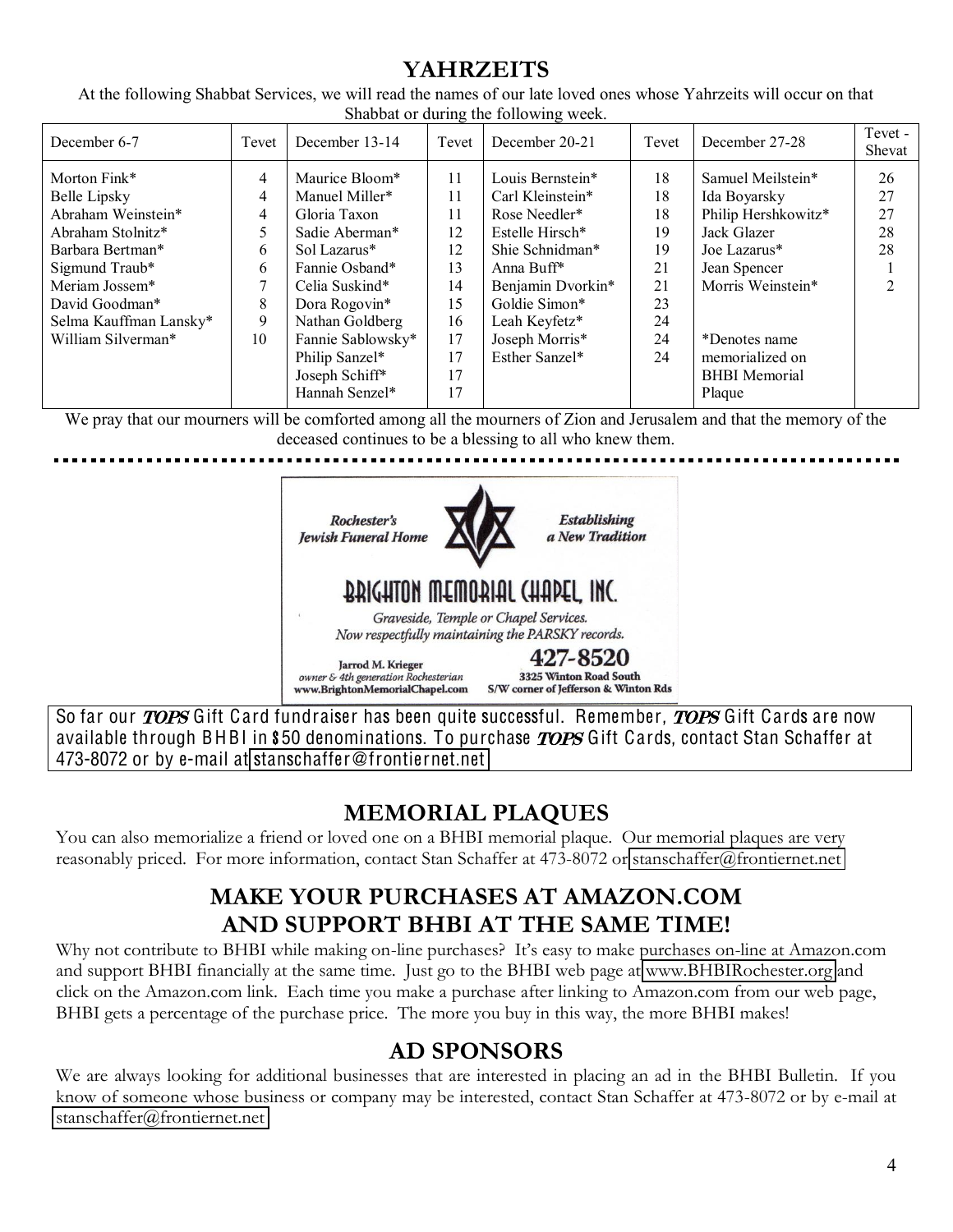# Not <sup>s</sup>ur<sup>e</sup> what t<sup>o</sup> giv<sup>e</sup> your <sup>c</sup>hild or grandchild <sup>a</sup><sup>s</sup> <sup>a</sup> present? Give the Gift of Israel!

The Gift of Israel is a savings program which enables students to receive \$150 during each year of enrollment towards an organized trip for Jewish youth to Israel.

For each vear between grades 3-10 that families contribute \$150 to a child's account, the Jewish Federation of Greater Rochester will also contribute \$150; a potential savings of up to \$1,200!

Enrollment is open to students presently in grades 3-6.

For more information or to set up an account, please contact Rich Gordon, Coordinator of Teen Education and Israel Trips at the Jewish Federation, at (585) 461-0490 or [rgordon@jewishrochester.org.](mailto:rgordon@jewishrochester.org) You may also access and download information by going to Jewish Rochester org and clicking on "Teens."



**JEWISH BEDTIME STORIES & SONGS FOR FAMILIES** 

#### **Free Jewish Children's Books Available Now!**

#### **Learn about ["shalom PJ baby,](http://www.jewishrochester.org/page.aspx?id=258251)" welcoming new babies into the Rochester Jewish community!**



The PJ Library® is here! The PJ Library® (PJ for pajamas, of course) provides a free gift of a high-quality, age appropriate Jewish book or CD mailed to the home every month. This cutting-edge program created by the Harold Grinspoon Foundation provides the means for Jewish families to give children the gift of Jewish literacy, a love for literature, music and art.

The Jewish Federation of Greater Rochester and the Jewish Community Center of Greater Rochester, with a generous grant from the **Max and Marian Farash Charitable Foundation,** are proud to present The PJ Library®!

'There's no catch, no hidden agenda; the books are free" says Federation president Richard Goldstein. "These are beautiful books that will enhance the Jewish life of any young family.

'And you don't have to be a member of any particular synagogue or Jewish organization; PJ is for everyone – members, non-members, two Jewish parents or interfaith couples," Goldstein added. The PJ Library® is for families with children ages 6 months to 8 years.

[Sign up](http://www.pjlibrary.org/communities/community-detail.aspx?id=199) for PJ Library today!

Through The PJ Library®, more than 65,000 books are mailed each month in 130 communities across the US and Canada, turning snuggly bedtime moments into Jewish moments.

[Sign up](http://www.pjlibrary.org/communities/community-detail.aspx?id=199) right here or contact program coordinator Jacqui Lipschitz, [jlipschitz@jewishrochester.org](mailto:jlipschitz@jewishrochester.org) or 461-0490, ext. 8651. For more information about The PJ Library®, go to [www.pjlibrary.org.](http://www.pjlibrary.org/)